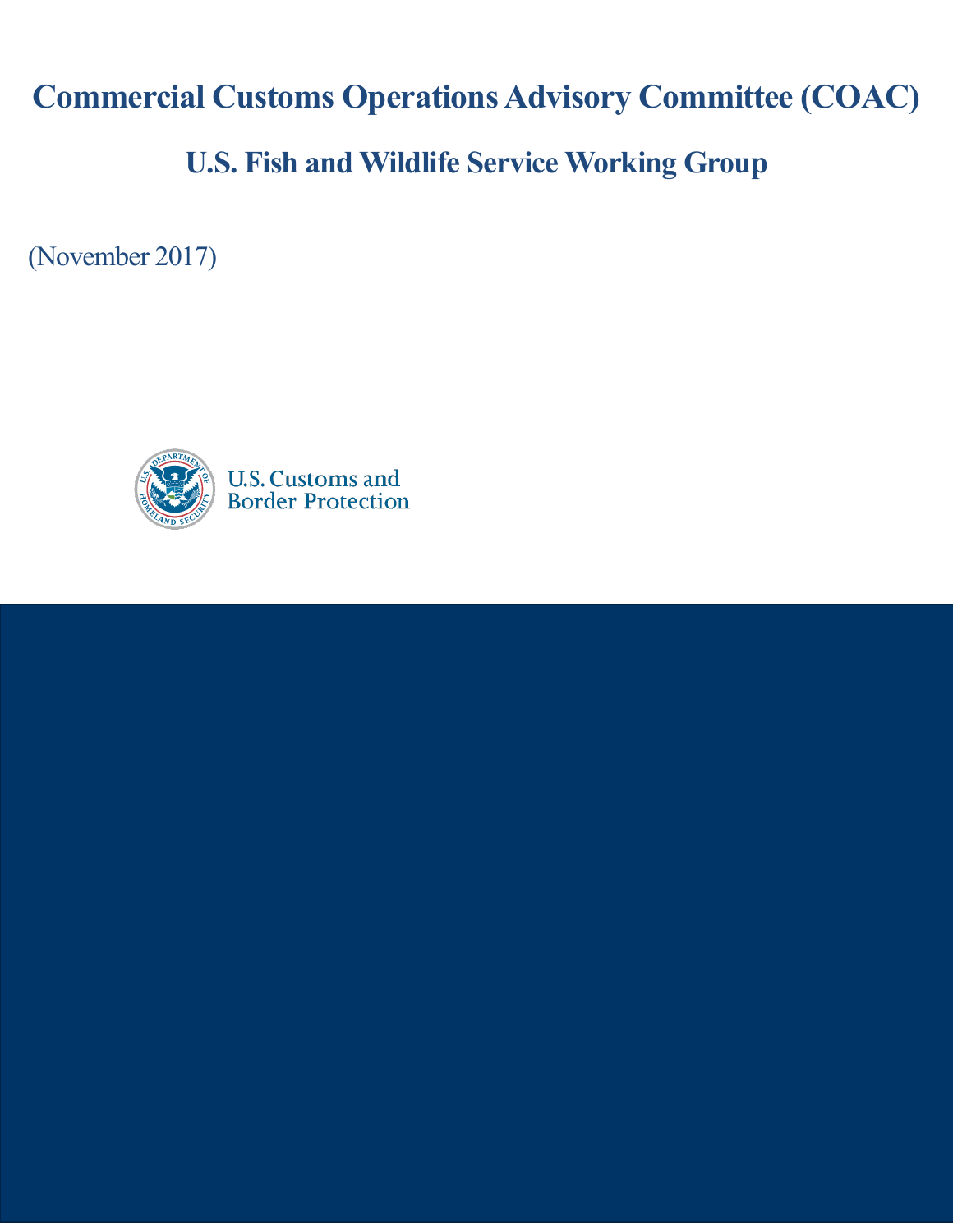Trade Transformation Office, Office of International Trade, Trade Policy and Programs U.S. Fish and Wildlife Service Working Group August 10, 2017

## **Action Required:**

• Informational.

### **Background:**

- On January 12, 2017 CBP announced a temporary suspension of the U.S. Fish and Wildlife Service (FWS) Automated Commercial Environment (ACE) pilot. Subsequently, the Commercial Operations Advisory Committee (COAC) formed a FWS working group under the One U.S. Government at the Border (1USG) Subcommittee. The working group was formed to facilitate talks between government and the trade community relating to FWS's ACE International Trade Data System (ITDS) pilot. The working group has conducted 22 weekly sessions and two tabletop exercises with FWS to discuss operational and technical challenges with obtaining the needed data in an efficient manner.
- As a result, FWS has revised its data collection procedures and has reduced the number of Harmonized Tariff Schedule (HTS) codes that requires the submission of additional data through ACE during an interim period until a permanent message set will be finalized.

#### **Issue:**

 This work provides trade community members the opportunity to engage with FWS and CBP to implement its ACE/ITDS pilot effectively and to find a more efficient and workable solution.

# **Current Status:**

- The working group has addressed operational challenges surrounding the need to balance the collection of data for FWS to effectively carry out its mission while also avoiding undue burdens on the trade community when it comes to data submission via ACE.
- The issue of FWS's intention to require data for domestic species that are exempt from their specific authorities to collect. FWS maintains domestic data is needed to support a filer's disclaim continues to be discussed with an aim towards minimizing the effect on costs and processing that does not impair the flow of legitimate commerce.
- The COAC working group is developing a set of practical and measurable recommendations to adjust the FWS data collection methods to minimize the burden on the trade community while ensuring that FWS has access to data for its regulated commodities.
- The working group has submitted a White Paper that outlines tariff codes that create the greatest burden for trade to file the extended data set and solutions for the tariff codes.
- The recommendation to develop new tariff codes that will not be flagged by FWS for commodities that do not require FWS message set in ACE is desired by trade to alleviate the burden to provide additional data for commodities that are not regulated by FWS, such as products of leather from domestic cattle, pillow and quilts made from feathers not from an endangered species, and shellfish for human consumption.

# **Next Steps:**